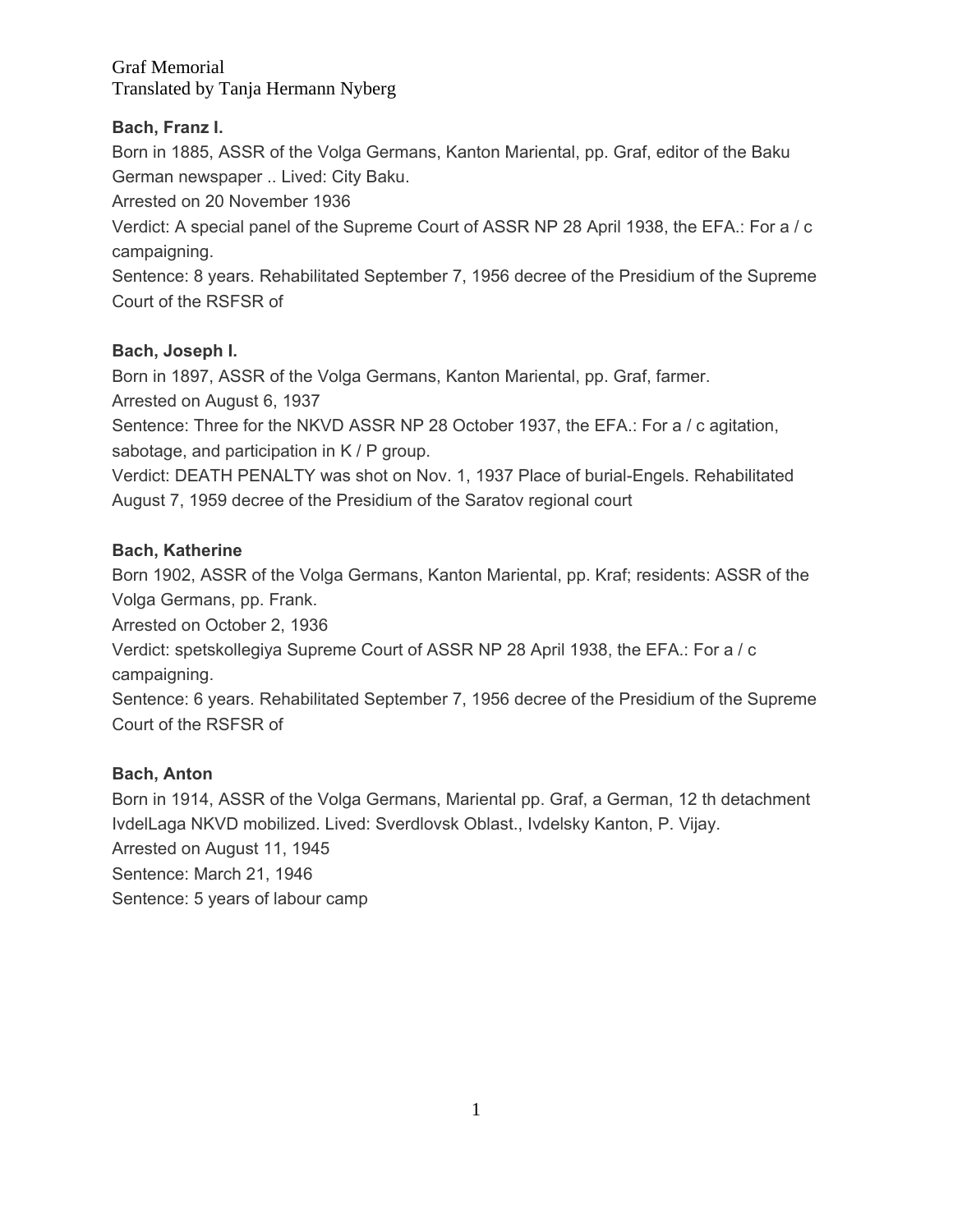### **Bader, Ivan**

Born in 1927, s.Graf Mariental ASSR of the Volga Germans Germans / Reps, German; Lived: s.Kraft Mariental rn B / USDA Germans / Reps.

Sentence: September 12, 1941

Verdict: special settlements - Samarovsky district of the Tyumen region, SALT.06/01/1956 Rehabilitated May 3, 1994 CI Internal Affairs of the Tyumen region.

## **Brandt, Franz**

Born in 1915, ASSR of the Volga Germans, Kanton Mariental, pp. Graf, German, and State Farm Fire № 4. Badaeva 2 nd Lensvinovodtresta NKPP USSR (Art. Shushary, Leningrad October. Well. Etc.), Leningrad Lived: at work ..

Arrested on 26 February 1937

Verdict: The Commission of the NKVD and the Soviet Union prosecutors on Oct. 29, 1937, OBV. :58-2-10-11 Code of the RSFSR.

He was shot on Nov. 5, 1937

### **Brandt, Anna**

Born 1931, the Saratov region., Mariental Kanton, Graf, German, b / n; Residence: Saratov region., Mariental rn, Earl.

Verdict:, A person of German nationality.

Verdict: special settlements - Aldan Kanton YASSR, Tr. "Aldanslyuda rehabilitate 28 March 1995 Ministry of Internal Affairs of the Republic of Sakha (Yakutia)

#### **Wagner, Maria**

Born 1917, C Kraf Marienshtalskogo district ex / ASSR of the Volga Germans, a German, lived: Ternovskii rn former / ASSR of the Volga Germans.

Sentence: September 12, 1941

Verdict: special settlements - Samarovsky district of the Tyumen region, SALT.06/01/1956 Rehabilitated September 29, 1999 IC police department of the Tyumen region.

## **Wagner, Lily**

Born 1931, C Graf Marienshtal / ASSR of the Volga Germans, a German, lived: The Graf Marienshtalskogo district ex / ASSR of the Volga Germans.

Sentence: September 28, 1941

Verdict: special settlements - Tyumen region, SALT. 01/14/1956 Rehabilitated January 22, 1996 IC police Tyumen region.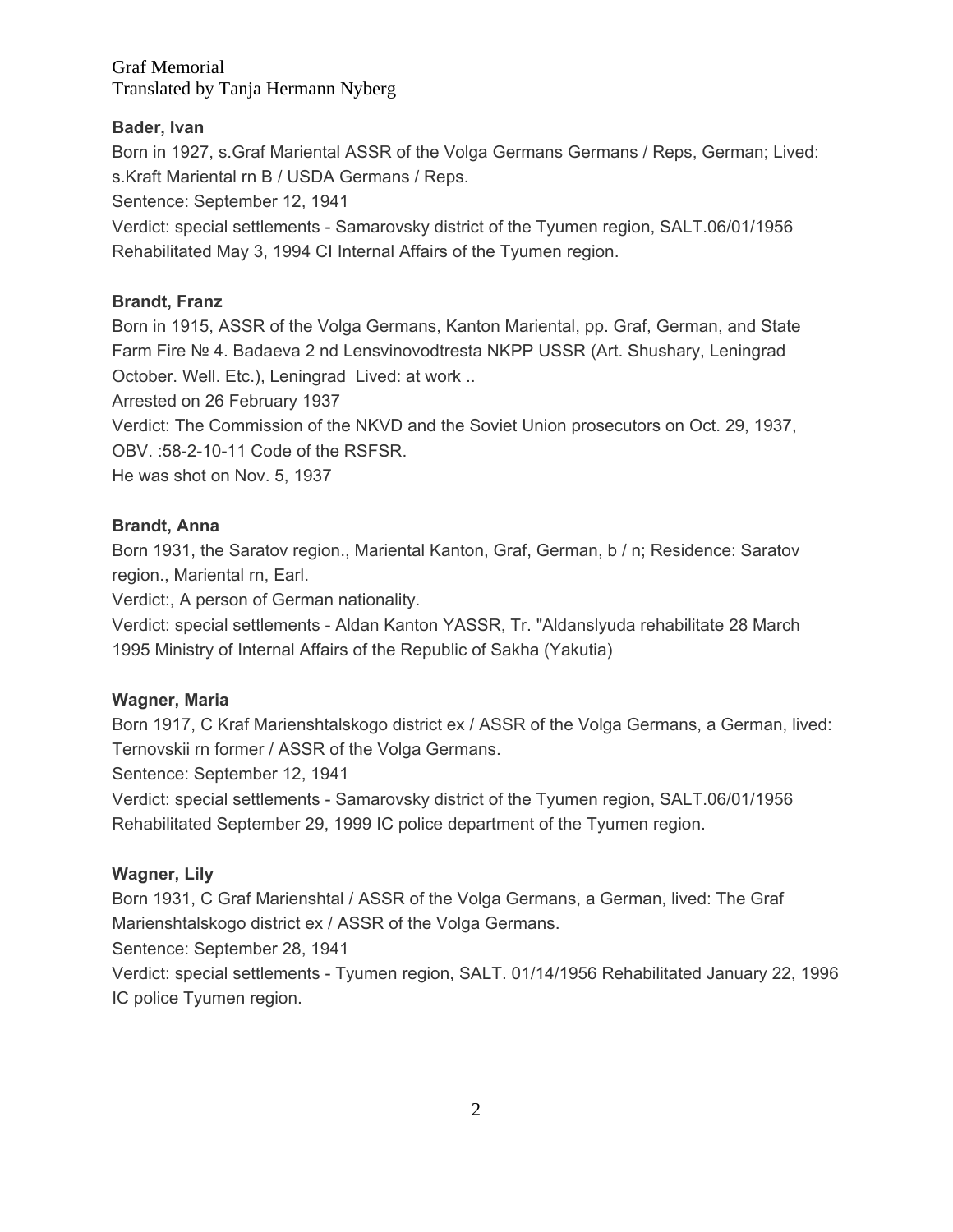## **Wagner, Ivan**

Born in 1905, the Saratov region., Pp. Graf, farmer. Lived: Saratov region., Pp. Graf. Verdict: In 1941, the EFA.: Based on ethnicity.

Verdict: evicted early on in Novosibirsk, and in 1943 - in the Ulyanovsk region, where up to 05.13.1945 years was used to physical labor and was under the supervision of the commandant of various special settlements.

## **Wagner, Ivan Baltazarovich**

Born in 1921, ASSR of the Volga Germans, Kanton Mariental, pp. Graf, soldier, soldier 509 working stroyshkoly. Lived: Udmurtia, Glazov.

Arrested on April 22, 1942

Verdict: NKVD September 26, 1942, OBV.: Participation in the A / C organization and sabotage.

Sentence: 10 years. Rehabilitated 15 September 1989 the Military Prosecutor's Office of planting.

## **Wagner, Ivan**

Born in 1936, pp. Graf Marientalskogo district of the Saratov region., A German; Verdict: In 1941, the EFA.: On the basis of Resolution SNK and CPSU (B) from 12/09/1941. Verdict: evicted by family members to banishment Tommotsky rn Yakutia. In 1953 at the age of 16 was taken on acGraf of special settlements. Released from banishment in 1955 went to the Novosibirsk region. Rehabilitated 15 April 1997 Ministry of Internal Affairs of the Republic of Sakha (Yakutia)

## **Wagner, Elizabeth**

Born 1887, C Kraf Marientalskogo district ex / ASSR of the Volga Germans, a German, lived: Ternovskii rn former / ASSR of the Volga Germans.

Sentence: September 12, 1941

Verdict: special settlements - Samarovsky district of the Tyumen region, SALT.06/01/1956 Rehabilitated September 29, 1999 IC police department of the Tyumen region.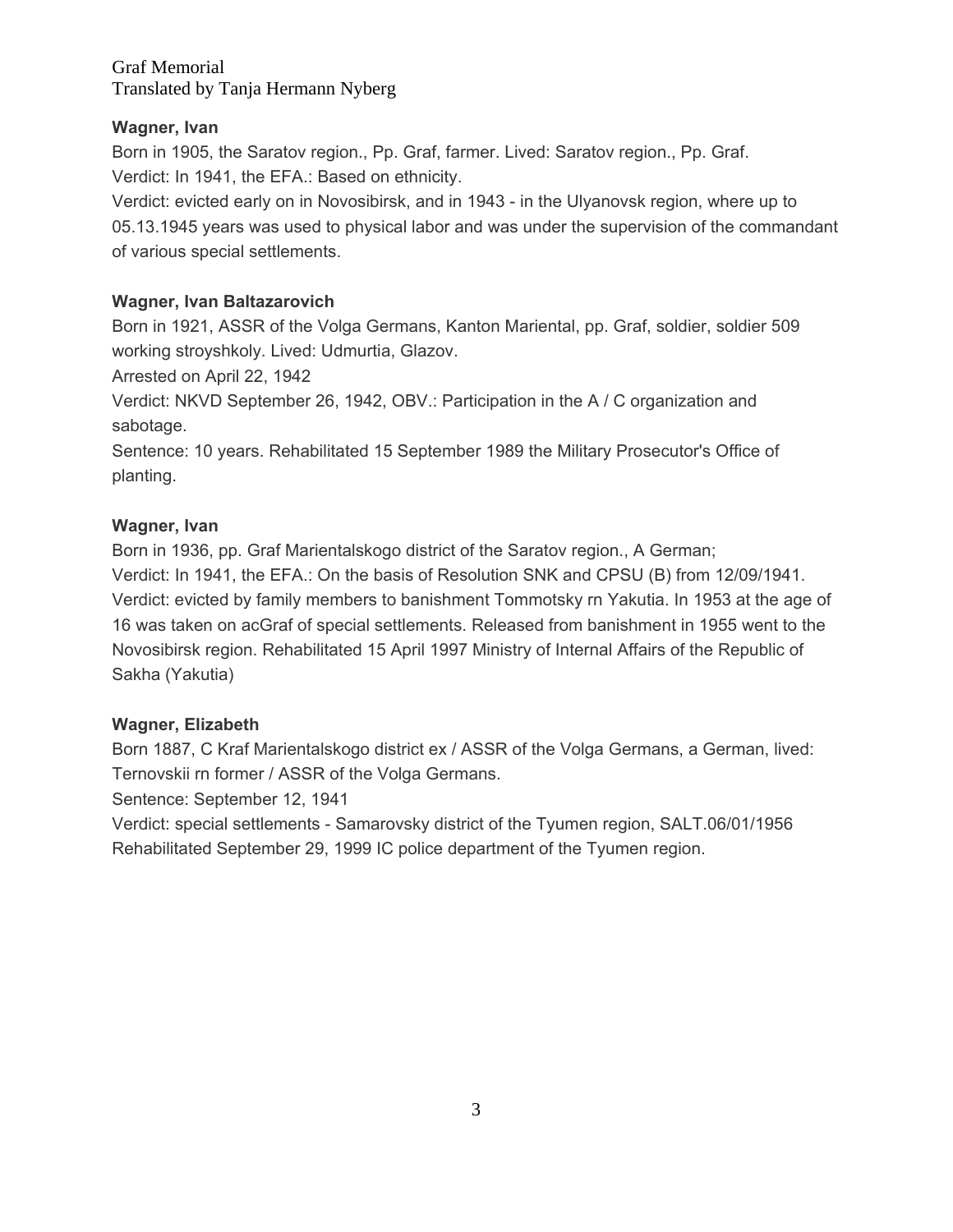## **Wagner, Balthasar I.**

Born in 1892, ASSR of the Volga Germans, Kanton Mariental, pp. Graf, peasants worked .. Lived: ASSR of the Volga Germans, Kanton Mariental, pp.Graf.

Arrested on August 3, 1937

Verdict: NKVD ASSR NP 28 October 1937, the EFA.: Participation in the counter-revolutionary group.

Verdict: DEATH PENALTY was shot on Nov. 1, 1937 Place of burial-Engels. Rehabilitated July 6, 1960 the Saratov regional court.

# **Wagner, Alexander**

Born in 1886, ASSR of the Volga Germans, Mariental Kanton (Canton), pp. Graf, a carpenter .Lived: ASSR of the Volga Germans, Kanton Mariental, pp. Graf.

Arrested on March 30, 1938

Verdict: OS when the NKVD August 5, 1938, OBV.: For a / c campaigning.

Sentence: 8 years in prison rehabilitated April 27, 1970 decree of the Presidium of the Saratov regional court

# **Wagner ,Agatha**

born 1904, ASSR of the Volga Germans, Kanton Mariental, pp. Graf, history teacher junior high school .. Lived: ASSR of the Volga Germans, Kanton Mariental, pp. Lui.

Arrested on 20 November 1936

Verdict: Spetskollegiya Supreme Court April 28, 1938, OBV.: For holding counterevolutinary compaining.

Sentence: 4 years in prison. Rehabilitated September 7, 1956 the Supreme Court of the RSFSR.

# **Duck Gottfried I.**

Born in 1894, ASSR of the Volga Germans, Kanton Mariental, pp. Graf, a member of the farm. Lived: ASSR of the Volga Germans, Kanton Mariental, pp.Graf. Marientalskim department of the NKVD ASSR NP March 26, 1938 Sentence: Three of the NKVD USSR July 21, 1938, OBV.: For K / P campaign.

Verdict: DEATH PENALTY was shot Aug. 20, 1938 Place of burial-Engels. Rehabilitated by March 23, 1989, Saratov regional prosecutor's office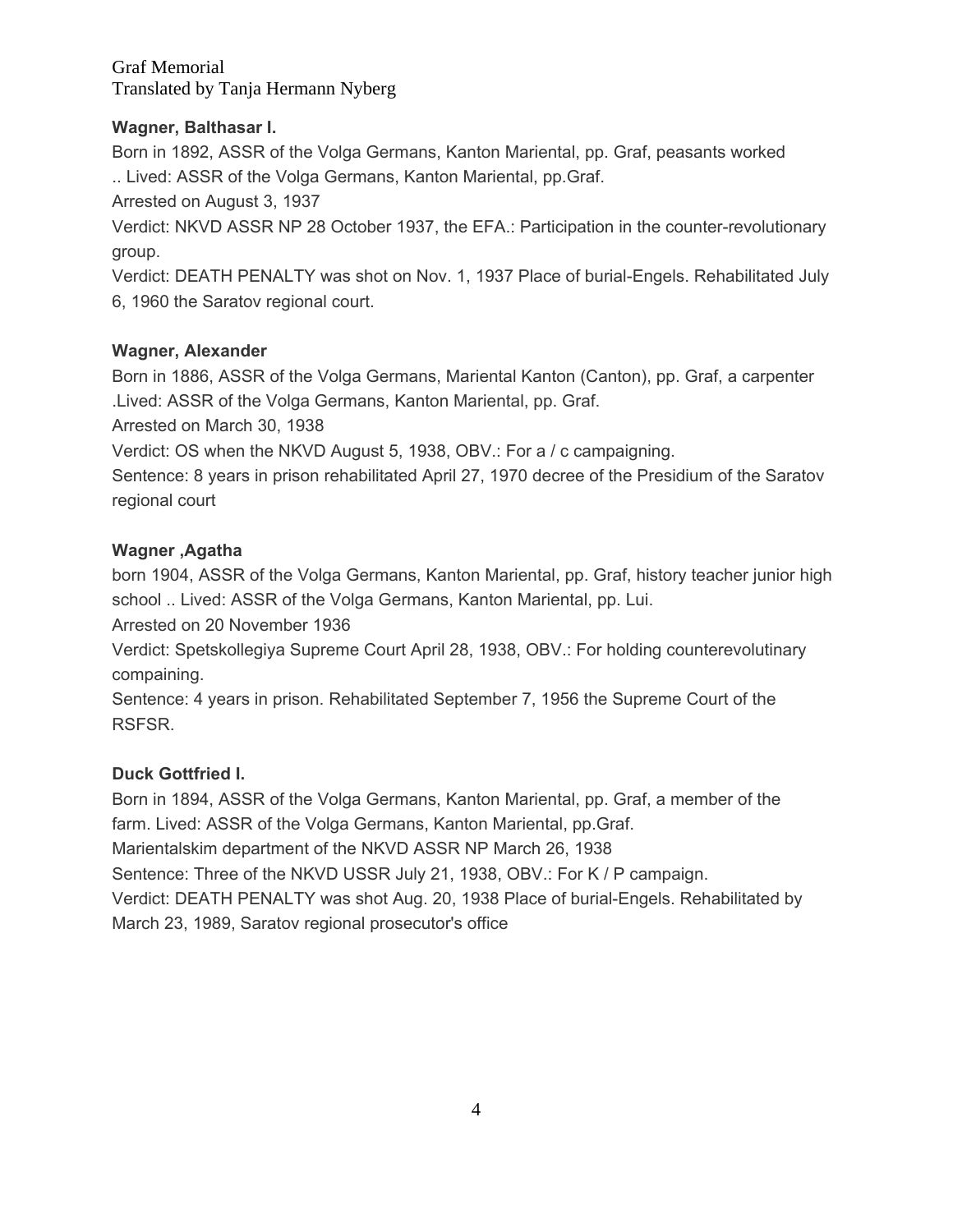### **Vindholz George Y**.

Born in 1914 Residence: Saratov region., Mariental rn, Earl. Verdict: in 1941 Rehabilitated in 1996

#### **Wasinger Leo I.**

Born in 1900, ASSR of the Volga Germans, Kanton Mariental, pp. Graf, head of the village store with. Graf .. Lived: ASSR of the Volga Germans, Kanton Mariental, pp. Graf. Arrested on June 27, 1938 Sentence: Three for the NKVD ASSR NP 30 September 1938, the EFA.: For a / c work. Verdict: DEATH PENALTY was shot on Nov. 1, 1938 Place of burial-Engels. Rehabilitated by the October 17, 1960 the Saratov regional court.

#### **Wasinger Ivan**

Born in 1907, the Saratov region., Pp. Graf, farmer. Lived: Saratov region., Pp. Graf. Verdict: In 1941, the EFA.: Based on ethnicity.

Verdict: evicted early on in Novosibirsk, and in 1943 - in the Ulyanovsk region, where up to 04.15.1945 years was used to physical labor and was under the supervision of the commandant of various special settlements.

#### **Gerber, Ivan**

Born in 1911, ASSR of the Volga Germans, Kanton Mariental, pp. Graf, German, b / n; working farm № 4. Badaeva 2 nd Lensvinovodtresta NKPP USSR (Shushary, Leningrad.). Lived: at work Arrested on 25 February 1937 Verdict: The Commission of the NKVD and the Soviet Union prosecutors on Oct. 29, 1937, OBV. :58-2-10-11 Code of the RSFSR.

He was shot on Nov. 5, 1937

#### **Gerber Amalia**

born 1940, Graf Kanton Mariental / ASSR of the Volga Germans, a German, lived: Ternovskii Canton Former / ASSR of the Volga Germans.

Verdict: in 1941

Verdict: special settlements - Samarovsky district of the Tyumen region, SALT.12/30/1955 Rehabilitated August 21, 1998 IC police department of the Tyumen region. Source: IC police department of the Tyumen region.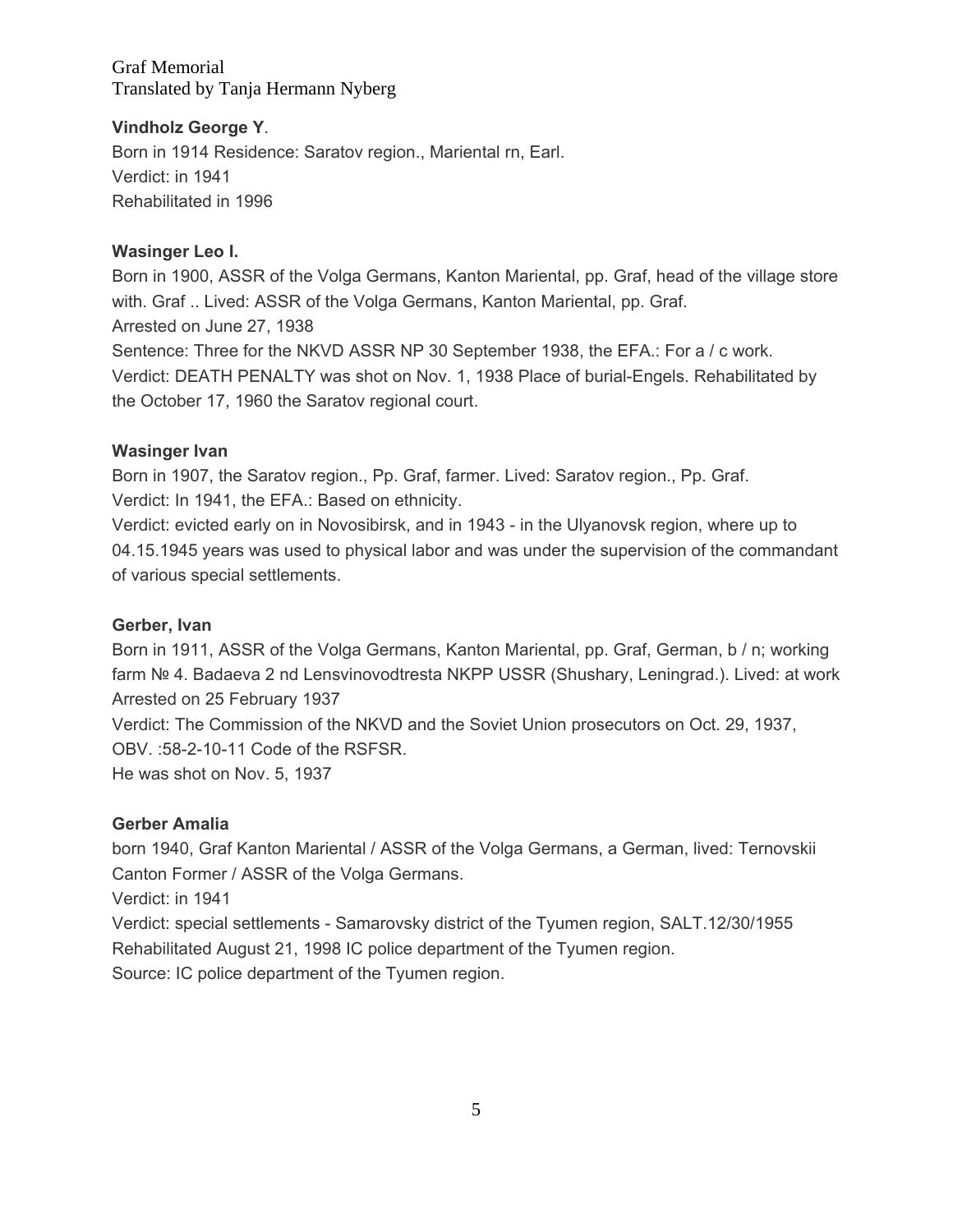## **Klein Peter**

Born in 1916, the Saratov region., Marindolsky district,. Kraf, German; Lived: Khabarovsk territory, Sovetskaya Gavan rayon, Sovetskaya Gavan ..

Verdict: Sovetskaya Gavan RVC June 5, 1942, OBV.: Regulation of GOCO, the Soviet Union from 13/03/1942.

Verdict: mobilized to work in the thoughts. 08.02.1945 was discharged for health reasons, moved to special settlements. The territory of special settlements: Khabarovsk region, Verkhnebureinsky district, Middle Urgal. Released from the special settlements, the 09/27/1954, base: Order of the Ministry of Internal Affairs of the USSR of 20.08.1954 was rehabilitated on November 30, 2002 ATC Khabarovsk cr. on the Law of the Russian Federation on 18.10.1991, the

## **Schmidt, Anton P.**

Born in 1902, ASSR of the Volga Germans, Kanton Mariental, pp. Kraf, German, b / n; farm foreman № 4. Badaeva 2 nd Lensvinovodtresta NKPP USSR (Art. Shushary, Leningrad October. Well. Etc.). Lived: at work ..

Arrested on 17 January 1937

Verdict: The Commission of the NKVD and the Soviet Union prosecutors on Oct. 29, 1937, OBV. :58-2-10-11 Code of the RSFSR.

He was shot on Nov. 5, 1937

# **Shamne Emmanuel A.**

Born in 1922, the Saratov region. The Soviet Kanton, Graf, a German, the formation of 6 classes, b / n; farm "Badayev" Turner. Lived: Leningrad Oblast., Pavlovsky District, Art. Shushary, Leningrad.

Sentence: March 24, 1942, the EFA.: Fast. Military Council of the Leningrad Front from 20.03.1942.

Verdict: special settlements - Ordzhonikidze rn YASSR Pokrovskii, brickworks, Turner, SALT. 01/18/1956 Rehabilitated June 9, 1996 Ministry of Internal Affairs of the Republic of Sakha (Yakutia)

Source: Ministry of Internal Affairs of the Republic of Sakha (Yakutia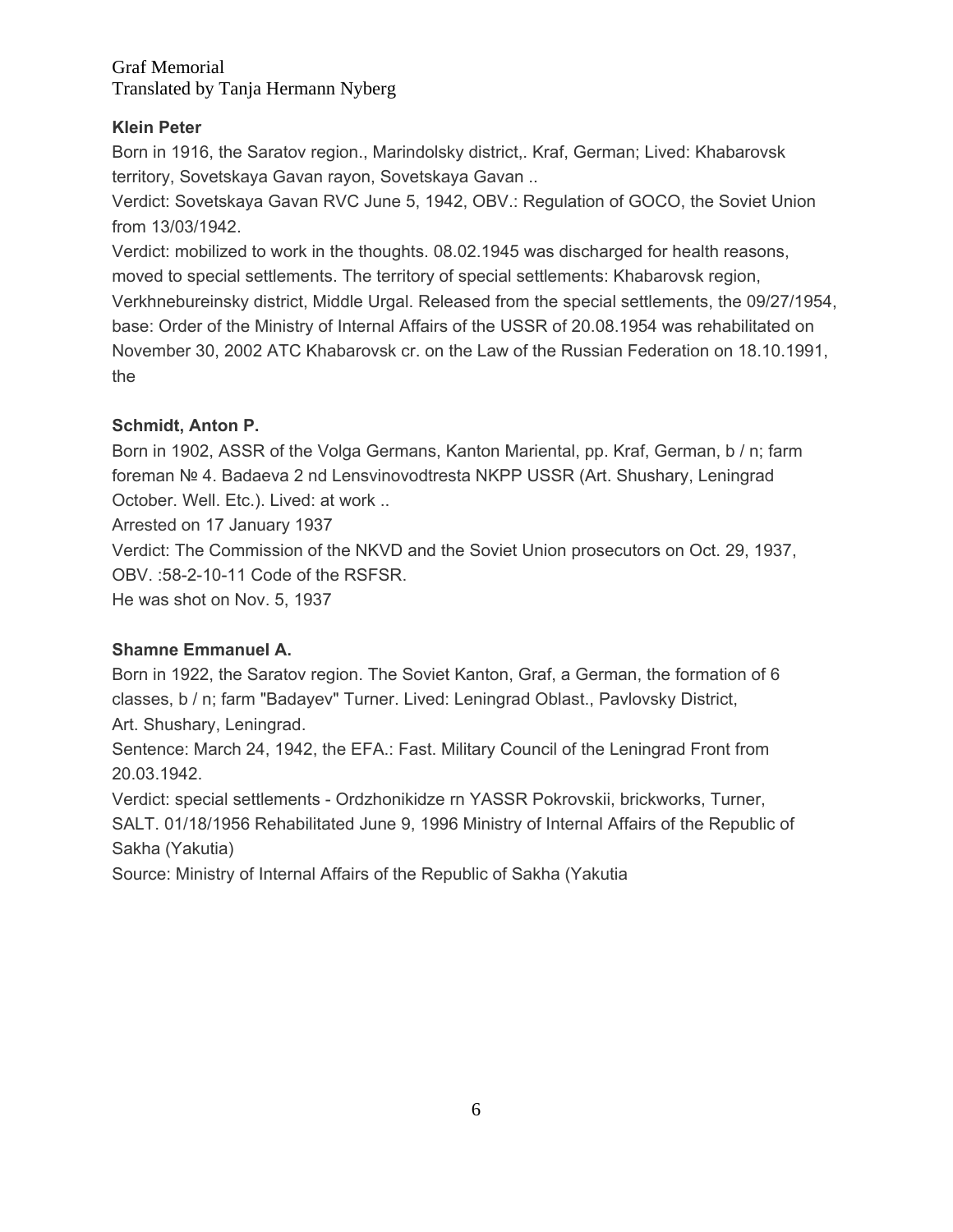### **Бах Франц Иванович**

Родилсяв 1885 г., АССР Немцев Поволжья, Мариентальский р-н (кантон), с. Граф; редактор Бакинской немецкой газеты.. Проживал:г. Баку.

Арестован 20 ноября 1936 г.

Приговорен: специальная коллегия Верховного суда АССР НП 28 апреля 1938 г., обв.:за а/с агитацию.

Приговор: 8 лет. Реабилитирован 7 сентября 1956 г. Постановлением Президиума Верховного суда РСФСР от

## **Бах Иосиф Иванович**

Родилсяв 1897 г., АССР Немцев Поволжья, Мариентальский р-н (кантон), с. Граф; колхозник.

Арестован 6 августа 1937 г.

Приговорен: тройка при НКВД АССР НП 28 октября 1937 г., обв.:за а/с агитацию, вредительство и участие в к/р группировке.

Приговор: ВМН Расстрелян 1 ноября 1937 г. Место захоронения- г. Энгельс.

Реабилитирован 7 августа 1959 г. Постановлением Президиума Саратовского областного суда

#### **Бах Екатерина Ивановна**

Родиласьв 1902 г., АССР Немцев Поволжья, Мариентальский р-н (кантон), с. Краф; Проживала:АССР Немцев Поволжья, с. Франк.

Арестована 2 октября 1936 г.

Приговорена: спецколлегия Верховного суда АССР НП 28 апреля 1938 г., обв.:за а/с агитацию.

Приговор: 6 лет. Реабилитирована 7 сентября 1956 г. Постановлением Президиума Верховного суда РСФСР от

#### **Бах Антон Антонович**

Родилсяв 1914 г., АССР Немцев Поволжья, Мариентальский р-н, с. Граф; немец; 12-й отряд ИвдельЛага НКВД, мобилизованный. Проживал:Свердловская обл., Ивдельский рн, п. Вижай.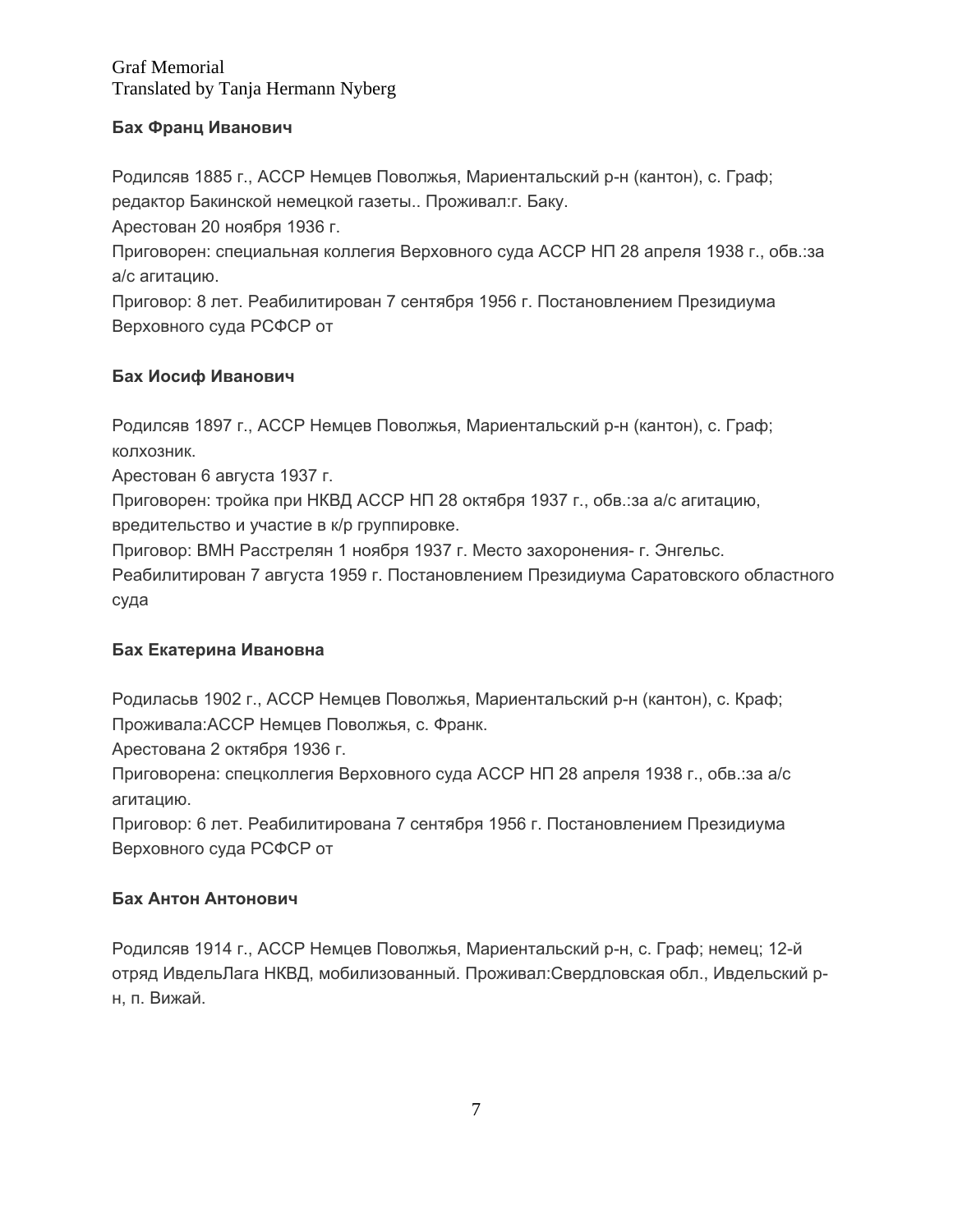Арестован 11 августа 1945 г. Приговорен: 21 марта 1946 г. Приговор: 5 лет ИТЛ

### **Бадер Иван Иванович**

Родилсяв 1927 г., с.Крафт Мариентальский р-н Б/АССР Немц/Пов; немец; Проживал:с.Крафт Мариентальский р-н Б/АССР Немц/Пов. Приговорен: 12 сентября 1941 г. Приговор: спецпоселение - Самаровский р-н Тюменской обл, осв. 06.01.1956 Реабилитирован 3 мая 1994 г. ИЦ ГУВД Тюменской обл.

#### **Брандт Франц Фердинандович**

Родилсяв 1915 г., АССР Немцев Поволжья, Мариентальский р-н (кантон), с. Краф; немец; б/п; пожарный совхоза № 4 им. Бадаева 2-го Ленсвиноводтреста НКПП СССР (ст. Шушары Окт. ж. д.). Проживал:по месту работы..

Арестован 26 февраля 1937 г.

Приговорен: Комиссия НКВД и прокуратуры СССР 29 октября 1937 г., обв.:58-2-10-11 УК РСФСР.

Расстрелян 5 ноября 1937 г.

## **Брандт Анна Петровна**

Родиласьв 1931 г., Саратовская обл., Мариентальский р-н, Граф; немка; б/п; Проживала:Саратовская обл., Мариентальский р-н, Граф. Приговорена: , обв.:лицо немецкой национальности. Приговор: спецпоселение - Алданский р-н ЯАССР, Тр. "Алданслюда" Реабилитирована 28 марта 1995 г. МВД Республики Саха(Якутия)

#### **Вагнер Мария Флорьяновна**

Родиласьв 1917 г., С Краф Мариенштальского р-на бывш/АССР Немцев Поволжья; немка; Проживала:Терновский р-н Бывш/АССР Немцев Поволжья. Приговорена: 12 сентября 1941 г. Приговор: спецпоселение - Самаровский р-н Тюменской обл, осв. 06.01.1956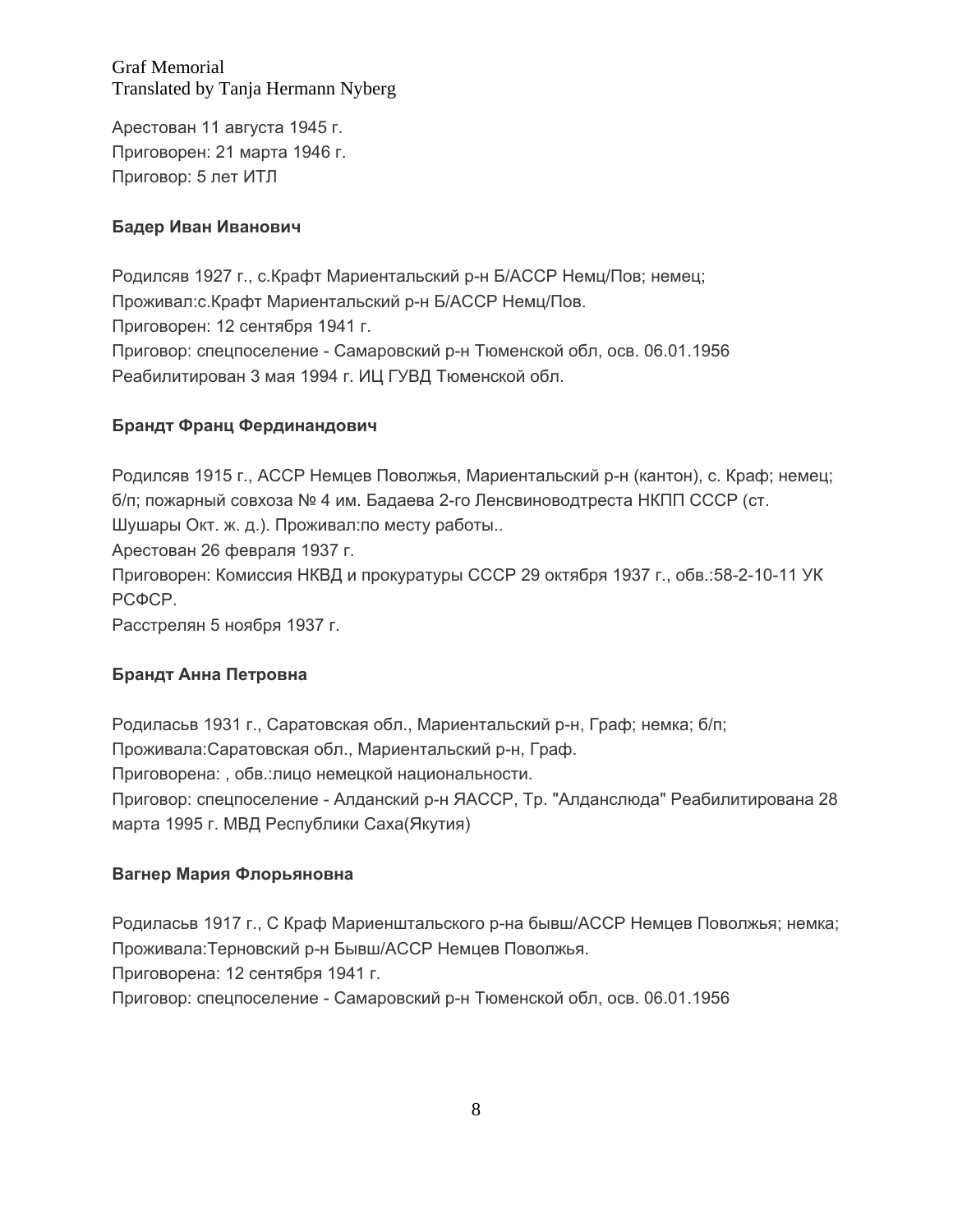Реабилитирована 29 сентября 1999 г. ИЦ ГУВД Тюменской обл.

### **Вагнер Лилия**

Родиласьв 1931 г., С Граф Мариенштальского р-на бывш/АССР Немцев Поволжья; немка; Проживала:С Граф Мариенштальского р-на бывш/АССР Немцев Поволжья. Приговорена: 28 сентября 1941 г.

Приговор: спецпоселение - Тюменская обл, осв. 14.01.1956 Реабилитирована 22 января 1996 г. ИЦ ГУВД Тюменской обл.

### **Вагнер Иван Францевич**

Родилсяв 1905 г., Саратовская обл., с. Граф; крестьянин. Проживал:Саратовская обл., с. Граф.

Приговорен: в 1941 г., обв.:по национальному признаку.

Приговор: выселен вначале в Новосибирскую, а в 1943 году - в Ульяновскую область, где до 13.05.45 года использовался на физических работах и находился под надзором комендатур различных спецпоселений.

### **Вагнер Иван Бальтазарович**

Родилсяв 1921 г., АССР Немцев Поволжья, Мариентальский р-н (кантон), с. Граф; военнослужащий, красноармеец 509 рабочей стройшколы. Проживал:Удмуртия, г. Глазов.

Арестован 22 апреля 1942 г.

Приговорен: НКВД СССР 26 сентября 1942 г., обв.:за участие в а/с организации и саботаж.

Приговор: 10 лет. Реабилитирован 15 сентября 1989 г. Военной Прокуратурой ПриВО.

#### **Вагнер Иван Александрович**

Родилсяв 1936 г., с. Граф Мариентальского р-на Саратовской обл.; немец;

Приговорен: в 1941 г., обв.:на основании Постановления СНК СССР и ЦК ВКП(б) от 12.09.41.

Приговор: выселен в составе семьи на спецпоселение Томмотский р-н Якутской АССР. В 1953 г. по достижении 16 лет взят на учет спецпоселения. Освобожден от спецпоселения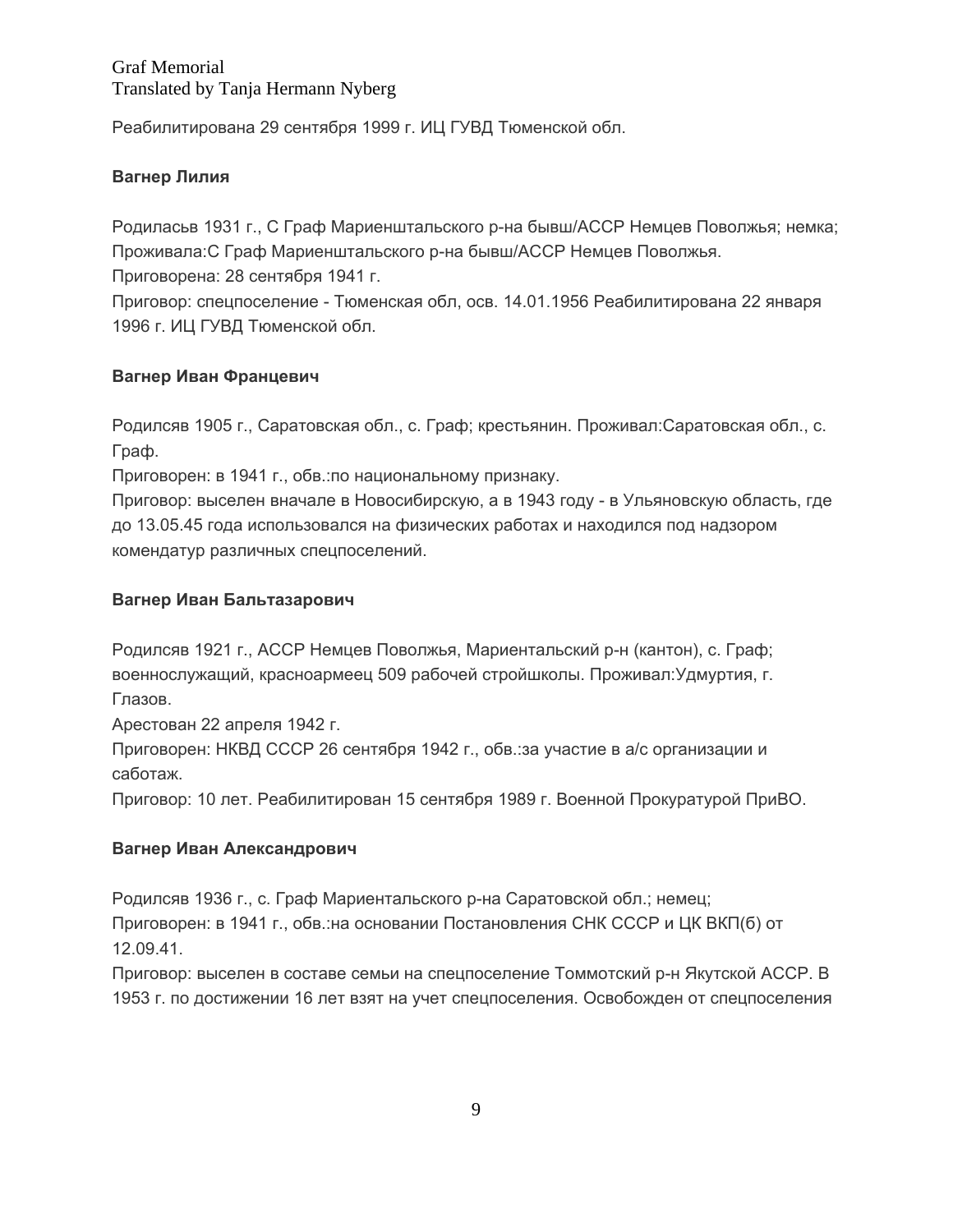в 1955 г. Выехал в Новосибирскую область. Реабилитирован 15 апреля 1997 г. МВД Республики Саха (Якутия)

## **Вагнер Елизавета Петровна**

Родиласьв 1887 г., С Краф Мариентальского р-на бывш/АССР Немцев Поволжья; немка; Проживала:Терновский р-н Бывш/АССР Немцев Поволжья.

Приговорена: 12 сентября 1941 г.

Приговор: спецпоселение - Самаровский р-н Тюменской обл, осв. 06.01.1956 Реабилитирована 29 сентября 1999 г. ИЦ ГУВД Тюменской обл.

# **Вагнер Бальтазар Иосифович**

Родилсяв 1892 г., АССР Немцев Поволжья, Мариентальский р-н (кантон), с. Граф; занимался крестьянством.. Проживал:АССР Немцев Поволжья, Мариентальский р-н (кантон), с. Граф.

Арестован 3 августа 1937 г.

Приговорен: НКВД АССР НП 28 октября 1937 г., обв.:за участие в а/с группировке. Приговор: ВМН Расстрелян 1 ноября 1937 г. Место захоронения- г. Энгельс. Реабилитирован 6 июля 1960 г. Саратовским областным судом.

## **Вагнер Александр Осипович**

Родилсяв 1886 г., АССР Немцев Поволжья, Мариентальский р-н (кантон), с. Граф; плотник.. Проживал:АССР Немцев Поволжья, Мариентальский р-н (кантон), с. Граф. Арестован 30 марта 1938 г.

Приговорен: ОС при НКВД СССР 5 августа 1938 г., обв.:за а/с агитацию.

Приговор: 8 лет лишения свободы Реабилитирован 27 апреля 1970 г. Постановлением Президиума Саратовского областного суда

## **Вагнер Агата Иосифовна**

Родиласьв 1904 г., АССР Немцев Поволжья, Мариентальский р-н (кантон), с. Граф; Преподаватель истории неполной средней школы.. Проживала:АССР Немцев Поволжья, Мариентальский р-н (кантон), с. Луй. Арестована 20 ноября 1936 г.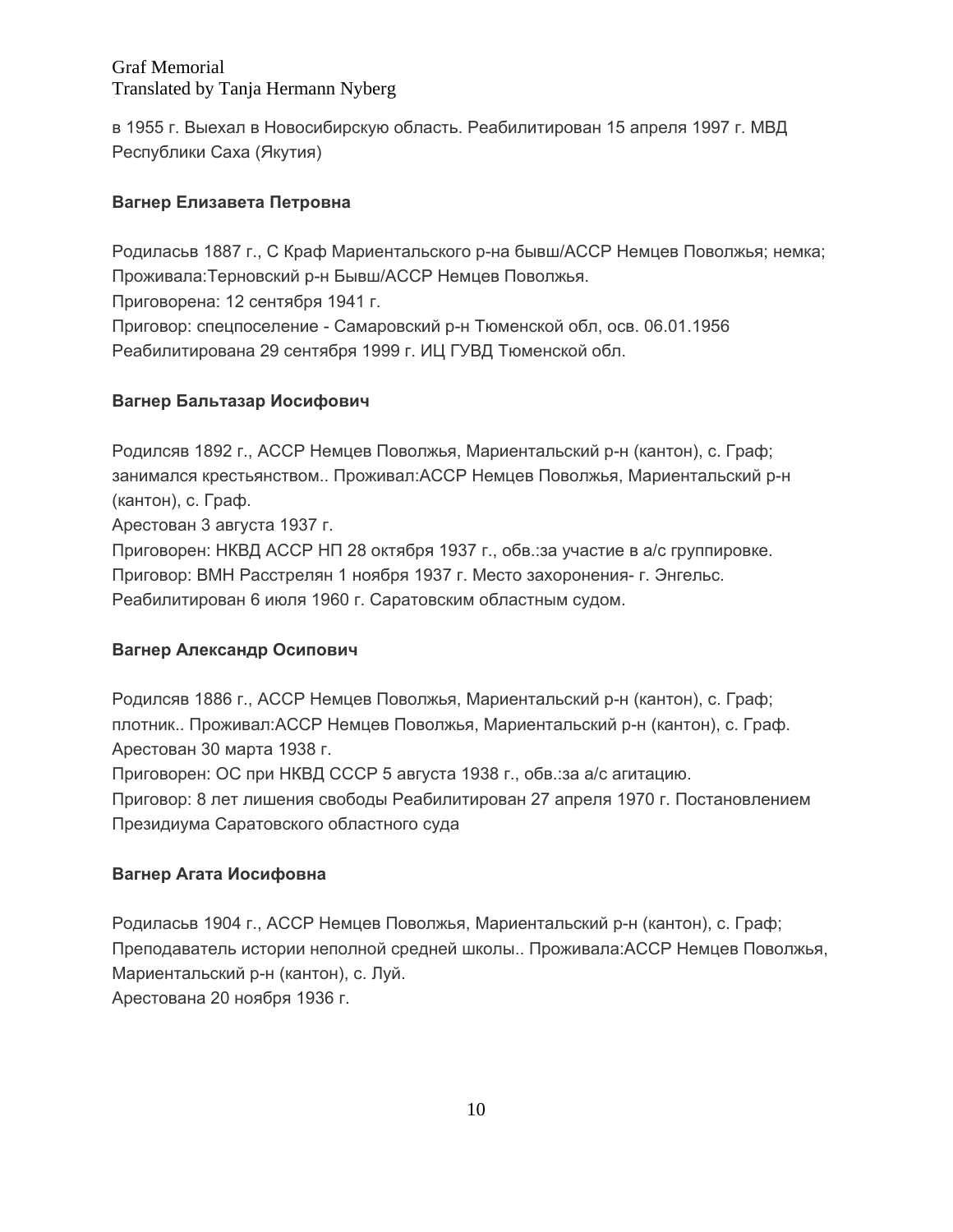Приговорена: Спецколлегия Верховного суда 28 апреля 1938 г., обв.:за проведение а/с агитации.

Приговор: к 4 годам лишения свободы. Реабилитирована 7 сентября 1956 г. Верховным судом РСФСР.

## **Дак Готфрид Иванович**

Родилсяв 1894 г., АССР Немцев Поволжья, Мариентальский р-н (кантон), с. Граф; член колхоза. Проживал:АССР Немцев Поволжья, Мариентальский р-н (кантон), с. Граф. Мариентальским отделом НКВД АССР НП 26 марта 1938 г. Приговорен: Тройка при НКВД СССР 21 июля 1938 г., обв.:за к/р агитацию. Приговор: ВМН Расстрелян 20 августа 1938 г. Место захоронения- г. Энгельс. Реабилитирован 23 марта 1989 г. Саратовской областной прокуратурой

## **Виндгольц Георгий Яковлевич**

Родилсяв 1914 г. Проживал:Саратовская обл., Мариентальский р-н, Граф. Приговорен: в 1941 г. Реабилитирован в 1996 г.

### **Вазингер Лео Иванович**

Родилсяв 1900 г., АССР Немцев Поволжья, Мариентальский р-н (кантон), с. Граф; заведующий сельпо с. Граф.. Проживал:АССР Немцев Поволжья, Мариентальский р-н (кантон), с. Граф.

Арестован 27 июня 1938 г.

Приговорен: тройка при НКВД АССР НП 30 сентября 1938 г., обв.:за а/с деятельность. Приговор: ВМН Расстрелян 1 ноября 1938 г. Место захоронения- г. Энгельс. Реабилитирован 17 октября 1960 г. Саратовским областным судом.

#### **Вазингер Иван Антонович**

Родилсяв 1907 г., Саратовская обл., с. Граф; крестьянин. Проживал:Саратовская обл., с. Граф.

Приговорен: в 1941 г., обв.:по национальному признаку.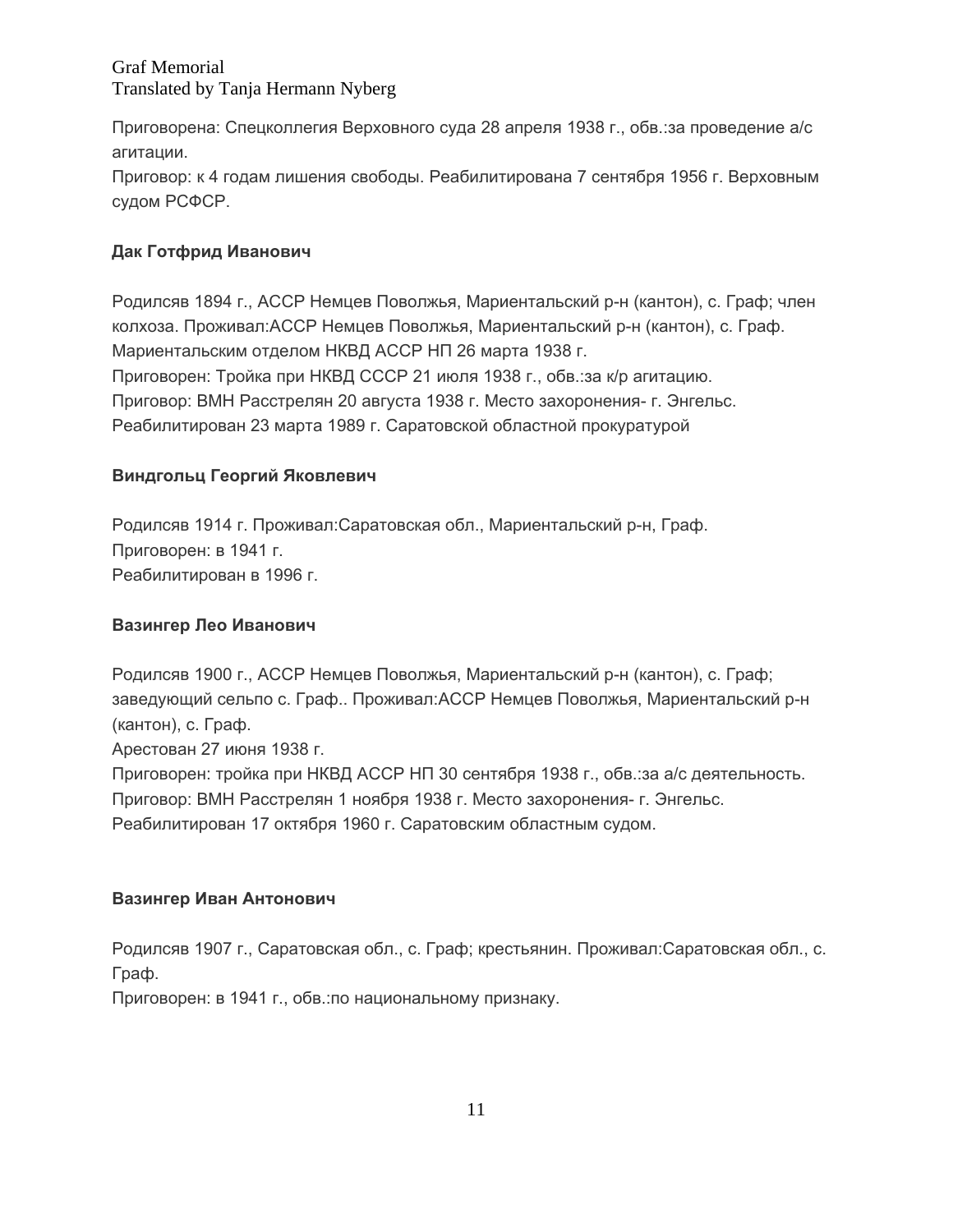Приговор: выселен вначале в Новосибирскую, а в 1943 году - в Ульяновскую область, где до 15.04.45 года использовался на физических работах и находился под надзором комендатур различных спецпоселений.

## **Гербер Иван Яковлевич**

Родилсяв 1911 г., АССР Немцев Поволжья, Мариентальский р-н (кантон), с. Краф; немец; б/п; рабочий совхоза № 4 им. Бадаева 2-го Ленсвиноводтреста НКПП СССР (ст. Шушары Окт. ж. д.). Проживал:по месту работы..

Арестован 25 февраля 1937 г.

Приговорен: Комиссия НКВД и прокуратуры СССР 29 октября 1937 г., обв.:58-2-10-11 УК РСФСР.

Расстрелян 5 ноября 1937 г.

# **Гербер Амалия Генриховна**

Родиласьв 1940 г., С Граф Мариентальскогоо р-на бывш/АССР Немцев Поволжья; немка; Проживала:Терновский Кантон Бывш/АССР Немцев Поволжья. Приговорена: в 1941 г. Приговор: спецпоселение - Самаровский р-н Тюменской обл, осв. 30.12.1955 Реабилитирована 21 августа 1998 г. ИЦ ГУВД Тюменской обл.

Источник: ИЦ ГУВД Тюменской обл.

## **Кляйн Петр Флорьянович**

Родилсяв 1916 г., Саратовская обл., Мариндольский район, с. Краф; немец; Проживал:Хабаровский край, Советско-Гаванский район, г. Советская Гавань.. Приговорен: Советско-Гаванским РВК 5 июня 1942 г., обв.:по Постановлению ГОКО СССР от 13.03.1942 г..

Приговор: мобилизован для работы в помышленности. 08.02.1945 г. демобилизован по состоянию здоровья, переведен на спецпоселение. Территория спецпоселения: Хабаровский край, Верхнебуреинский район, п. Средний Ургал. Освобожден со спецпоселения 27.09.1954 г., основание: Приказ МВД СССР от 20.08.1954 г. Реабилитирован 30 ноября 2002 г. УВД Хабаровского кр. по Закону РФ от 18.10.1991 г.